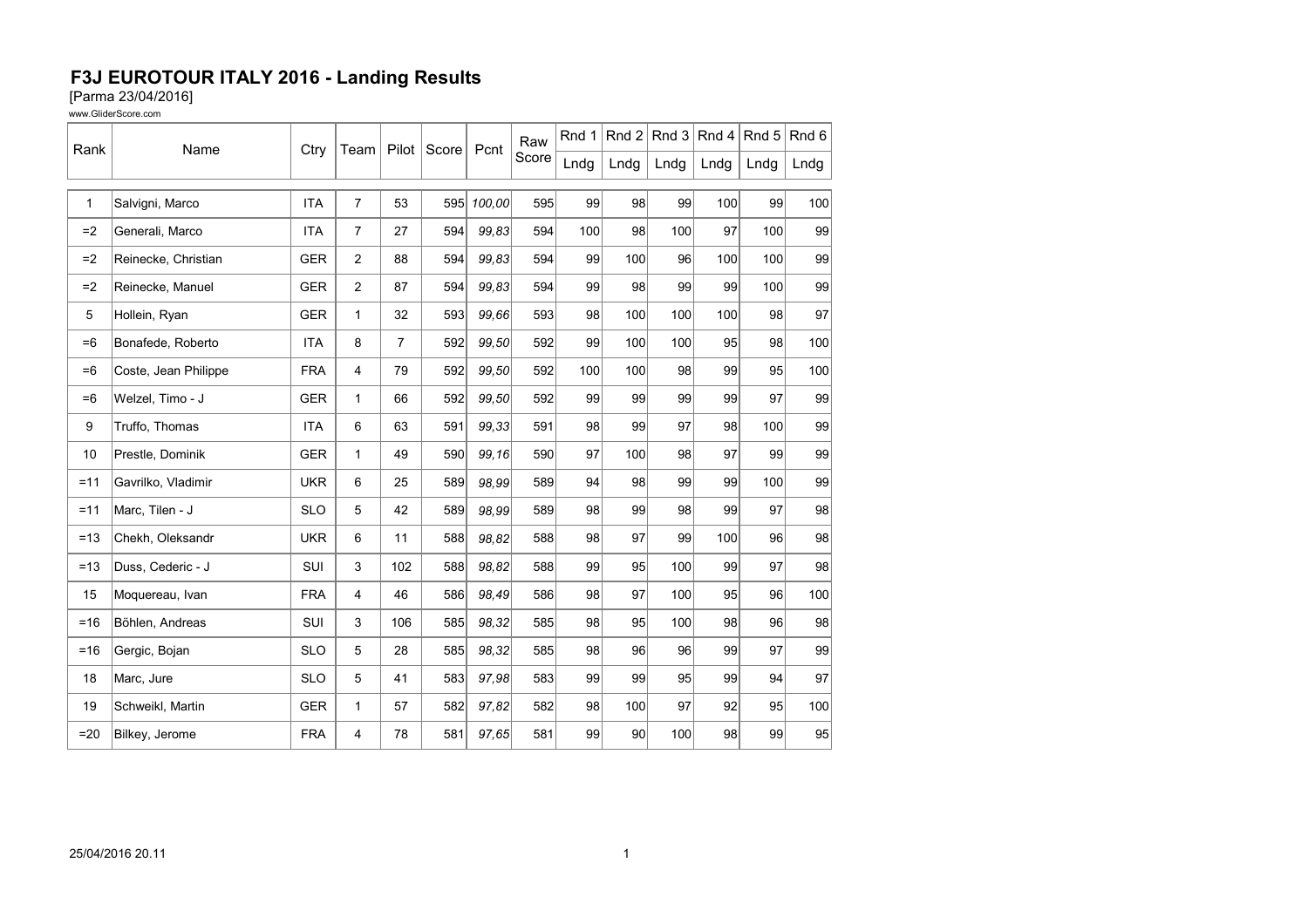## F3J EUROTOUR ITALY 2016 - Landing Results

[Parma 23/04/2016]

www.GliderScore.com

| Rank   | Name                    |            |                |       |       | Pcnt   | Raw<br>Score | Rnd 1 | Rnd $2 $ | Rnd $3$         | Rnd 4    | Rnd 5 | Rnd 6 |
|--------|-------------------------|------------|----------------|-------|-------|--------|--------------|-------|----------|-----------------|----------|-------|-------|
|        |                         | Ctry       | Team           | Pilot | Score |        |              | Lndg  | Lndg     | Lndg            | Lndg     | Lndg  | Lndg  |
| $=20$  | Sholom, Nikita - J      | <b>UKR</b> | 6              | 59    | 581   | 97,65  | 581          | 96    | 99       | 96              | 95       | 97    | 98    |
| 22     | Aramini, Alessandro - J | <b>ITA</b> | $\overline{7}$ | 2     | 580   | 97,48  | 580          | 95    | 98       | 99              | 99       | 90    | 99    |
| 23     | Petrenko, Sergii        | <b>UKR</b> | 6              | 97    | 579   | 97,31  | 579          | 97    | 99       | 92              | 98       | 98    | 95    |
| 24     | Hlastec, Jan            | <b>SLO</b> | 5              | 94    | 578   | 97,14  | 578          | 98    | 98       | 95              | 96       | 93    | 98    |
| 25     | Lammlein, Tobias        | <b>GER</b> | 3              | 101   | 577   | 96,97  | 577          | 100   | 99       | 95              | 90       | 96    | 97    |
| $= 26$ | Brem, Andreas           | <b>GER</b> | $\overline{2}$ | 86    | 574   | 96,47  | 574          | 96    | 98       | 93              | 98       | 97    | 92    |
| $= 26$ | Huggler, Niklaus        | SUI        | 3              | 107   | 574   | 96,47  | 574          | 96    | 92       | 90 <sub>0</sub> | 100      | 99    | 97    |
| $= 26$ | Mahmoudi, Darius        | <b>GER</b> | $\mathbf{1}$   | 83    | 574   | 96,47  | 574          | 91    | 98       | 97              | 95       | 98    | 95    |
| 29     | Rodenghi, Emanuele      | <b>ITA</b> | 8              | 81    | 573   | 96,30  | 573          | 98    | 94       | 96              | 96       | 93    | 96    |
| 30     | Mazza, Roberto          | <b>ITA</b> | 8              | 44    | 572   | 96, 13 | 572          | 99    | 96       | 96              | 95       | 95    | 91    |
| 31     | Allnoch, Norbert        | <b>GER</b> | 2              | 85    | 571   | 95,97  | 571          | 94    | 93       | 98              | 98       | 98    | 90    |
| 32     | Weihe, Jan-Christof - J | <b>GER</b> | $\mathbf{1}$   | 76    | 567   | 95,29  | 567          | 100   | 98       | 96              | 100      | 80    | 93    |
| 33     | Allnoch, Michaela       | <b>GER</b> | $\mathbf{1}$   | 84    | 565   | 94,96  | 565          | 91    | 93       | 94              | 93       | 96    | 98    |
| 34     | Purbrick, Daan          | <b>FRA</b> | 4              | 50    | 563   | 94.62  | 563          | 99    | 95       | 98              | 99       | 97    | 75    |
| 35     | Hansruedi, Zwingli      | SUI        | 3              | 105   | 559   | 93,95  | 559          | 96    | 95       | 94              | 97       | 97    | 80    |
| 36     | Heberle, Boris          | SUI        | 3              | 104   | 555   | 93,28  | 555          | 95    | 96       | 91              | 97       | 91    | 85    |
| 37     | Lämmlein, Stephan       | SUI        | 3              | 100   | 549   | 92,27  | 549          | 94    | 65       | 97              | 97       | 98    | 98    |
| 38     | Petrenko, Aleksandr     | <b>UKR</b> | 6              | 98    | 539   | 90.59  | 539          | 98    | 98       | 99              | 99       | 60    | 85    |
| 39     | Gadan, Richard          | <b>FRA</b> | 4              | 80    | 505   | 84,87  | 505          | 96    | 90       | 92              | 35       | 98    | 94    |
| 40     | Comanducci, Maurizio    | <b>ITA</b> | 8              | 12    | 494   | 83,03  | 494          | 97    | 99       | 100             | $\Omega$ | 100   | 98    |